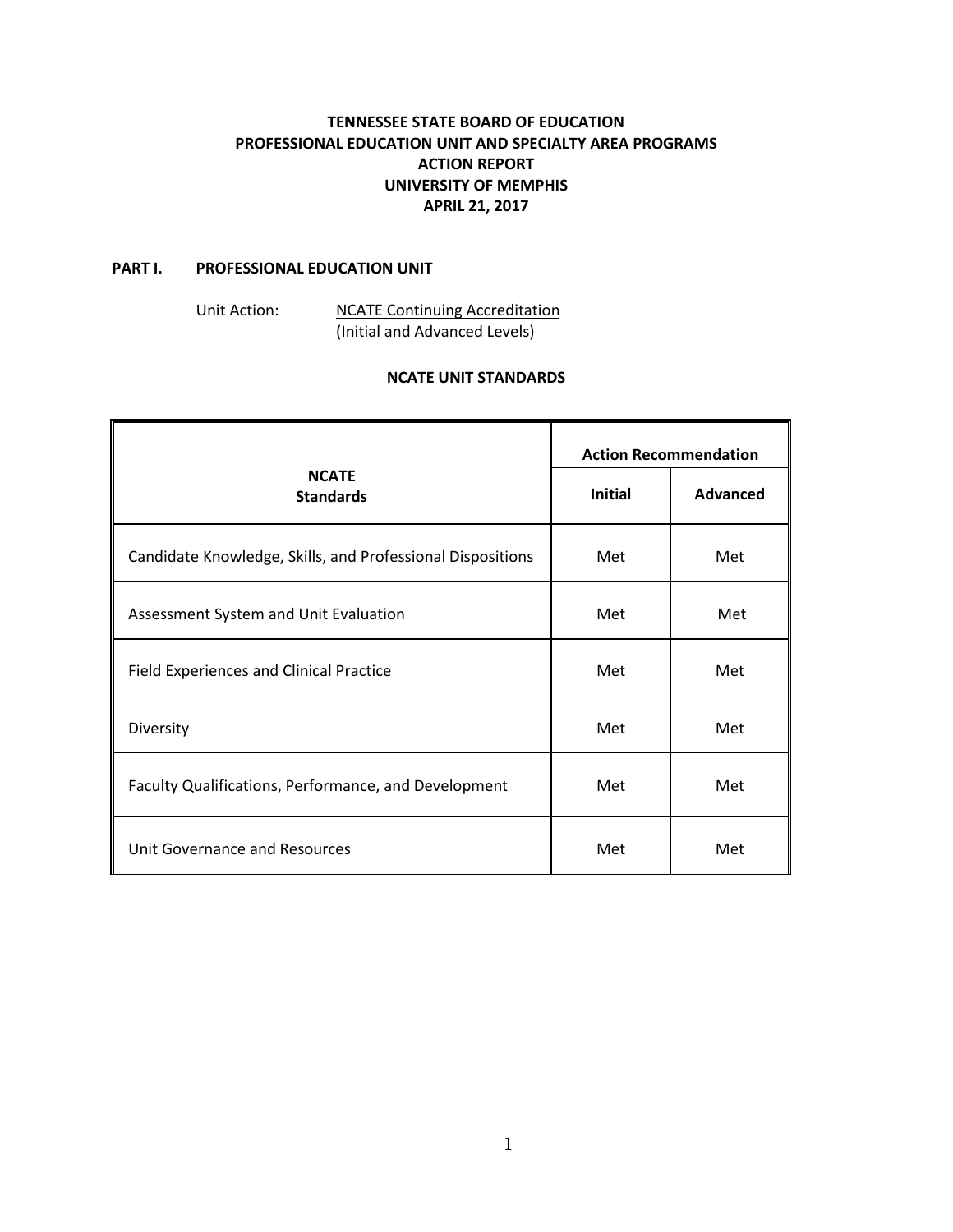## **PART II. UNIT AREAS FOR IMPROVEMENT**

#### **STANDARD 1 – Candidate Knowledge, Skills, and Professional Dispositions**

Candidates preparing to work in schools as teachers or other school professionals know and demonstrate the content knowledge, pedagogical content knowledge and skills, pedagogical and professional knowledge and skills, and professional dispositions necessary to help all students learn. Assessments indicate that candidates meet professional, state, and institutional standards.

1. The unit lacks sufficient evidence that candidates in advanced programs have in-depth knowledge and pedagogical content knowledge and skills in their disciplines (advanced level).

### **STANDARD 2 - Assessment System and Unit Evaluation**

The unit has an assessment system that collects and analyzes data on applicant qualifications, candidate and graduate performance, and unit operations to evaluate and improve the performance of candidates, the unit, and its programs.

- 2. The unit does not systematically and comprehensively monitor candidate performance at the transition points (initial and advanced levels).
- 3. The unit does not consistently disaggregate and analyze candidate and completer data to improve candidate performance, program quality, and unit operations (initial and advanced levels).

#### **PART III. STATE SPECIATY AREA PROGRAMS**

Full Approval Action: Early Childhood Education PreK-3 Elementary Education K-5 English 6-12 French 6-12 Spanish 6-12 German 6-12 Latin 6-12 Russian 6-12 Other Foreign Language 6-12 History 6-12 Geography 6-12 Government 6-12 Economics 6-12 Psychology 9-12 Sociology 9-12 Mathematics 6-12 Biology 6-12 Chemistry 6-12 Physics 6-12 Earth Science 6-12 Visual Arts K-12 Vocal/General Music K-12